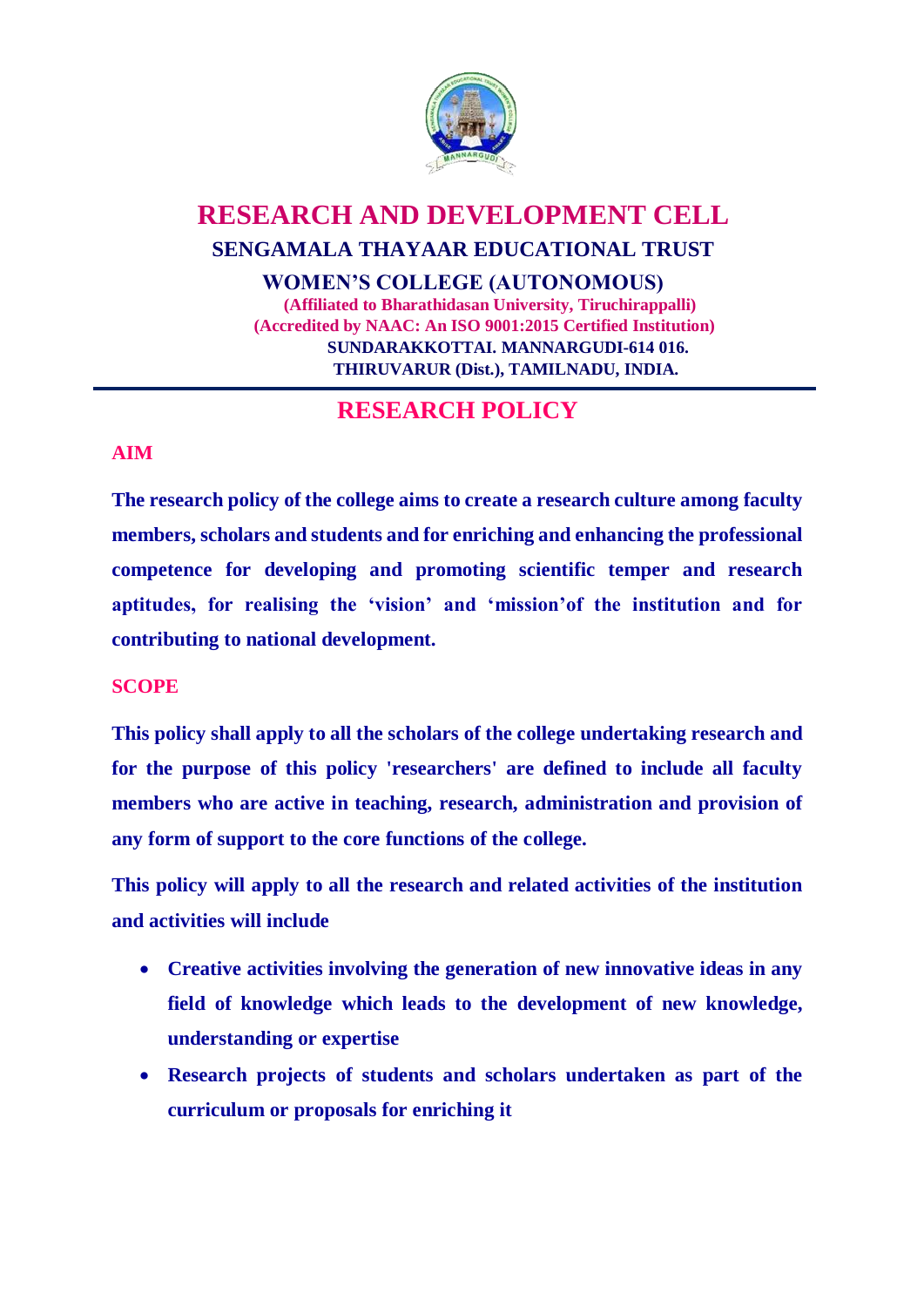#### **OBJECTIVES**

- **To design and implement rules, procedures and guidelines for granting research support, instituting awards, and supporting all other related activities**
- **To initiate a research fund for supporting and facilitating research initiatives and projects of faculty members and students**
- **To facilitate the presentation/communication of the research work/projects as well as their findings and recommendations through academic events such as workshops/seminars/guest lectures**
- **To establish linkages including MOUs with industry bodies and individual companies for creating opportunities for teachers and students of the college to involve themselves in real life research projects and obtaining sponsorships**
- **Ensure publications in quality journals, indexed in Scopus/Web of Science with impact factor**
- **To identify areas of research which caters to the needs of the society**
- **To encourage multidisciplinary research**

**Research Policy Implementation Mechanism** 

**The Research and Development Cell (R&D) of the college shall**

- **be responsible for implementing this research policy of the college by working closely with the college management**
- **Facilitate the faculty in undertaking research and will work with the college management to set up a research fund for providing seed money**
- **Encourage the faculty for collaboration with other research organisations/ industry**
- **Workshops/ training programmes/ sensitisation programmes/seminars are conducted by the institution to promote a research culture on campus**
- **Improve the availability of research infrastructure requirements to facilitate research**